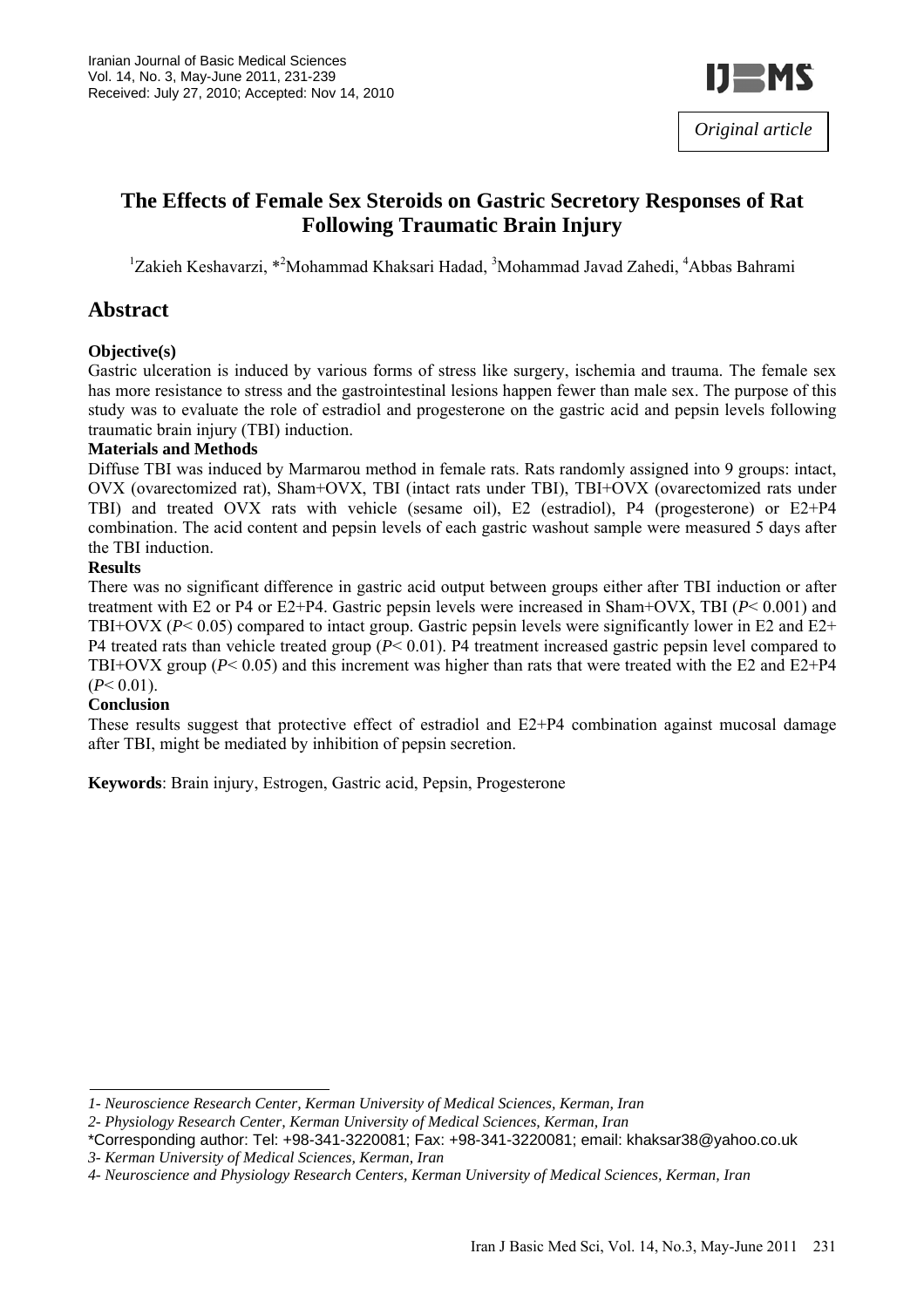## **Introduction**

Traumatic injury, often accompanied by hemorrhagic shock, continues to be the most common cause of death for young people and constitutes a significant source of morbidity and mortality for all ages (1). Traumatic brain injury is the leading cause of death in the USA and Western Europe (2, 3) and a budding epidemic throughout Asia and the Middle East (4). Therefore, various forms of traumatic injury represent a pandemic disease that affects every nation in the world regardless of economic development, racial or religious predominance, or political ideology. This disease is acute in onset and often results in chronic, debilitating health problems affecting far beyond the individual victims (1).

Gastrointestinal dysfunction occurs frequently in patients with traumatic brain injury (TBI) (5, 6). More than 50% of patients with severe head injuries do not tolerate enteral feedings (7). This intolerance is manifested by vomiting, abdominal distention, delayed gastric emptying (8), esophageal reflux (9), and decreased intestinal peristalsis (10) indicating that gastrointestinal dysfunction is a common phenomenon following TBI. The association between severity of brain injury and the intolerance of enteral feeding suggests a strong link between the central nervous system and the nonfunctional gut.

Multiple organ dysfunction syndrome (MODS) is the most common cause of late deaths post-injury, accounting for substantial morbidity and mortality (11, 12). MODS is considered to be due, in part, to excessive or maladaptive activation of inflammatory pathways (13). Organs such as the liver and the gut not only become damaged or dysfunctional from trauma induced inflammation, but in turn further perpetuate this inflammatory vicious cycle (14). Furthermore, patients admitted to the intensive care unit following trauma and hemorrhage often become susceptible to infection "second hit" further complicating attempts at immunomodulation early in the clinical course (15).

It is now clear that biological sex alters the incidence of, and outcome from, ischemic and traumatic brain injury. For example, male sex is a recognized risk factor for stroke, and in most epidemiological series, stroke occurs more frequently in men than women. This sexually dimorphic disease pattern remains apparent until age well beyond the menopausal years (16). Uses of estrogen or progesterone alone or a combination of these two hormones reduce brain edema following traumatic brain injury. This determines the anti-inflammatory role of female sexual steroids (17, 18). It has been reported that steroid hormones, especially progesterone and estrogen, have effects on the gastric motility and secretions (19) and are also involved in the pathogenesis of some functional disorders in the gut (20).

With regard to usefulness of the sex female hormones consummation in reducing of injury after trauma in our previous results of our research group (17, 18), and on the other hand, to being resistant of female animals against male animals to gastrointestinal lesions following trauma induction (16), the purpose of this study was to evaluate the role of estradiol and progesterone on the gastric acid and pepsin levels following traumatic brain injury (TBI) induction.

## **Materials and Methods**

### *Animals*

Female Wistar rats (200 to 250 g) were purchased from Animal Center of Ahwaz University of Medical Sciences, Iran. The rats were housed in temperature and humidity controlled animal quarters with a 12-hour light/dark cycle. All procedures were approved by the Institutional Animal Care Committee of Kerman University (No 183.88.k) and were in accordance with the guidelines of the National Institutes of Health on the care and use of animals surgery.

### *Ovariectomy*

The animals were anesthetized by injection of 60 mg/kg thiopental (i.p.).The sub-abdominal part was shaved and an incision with a length of 2 centimeter was made. The skin, fascia and abdominal muscles were opened, and the fats and intestine were sheered off until the uterus and its tubes were apparent. Then the tube of uterus and vascular base of ovaries were twisted by Cat coot 4 thread around proximal area and were cut from distal area. Finally, 1-2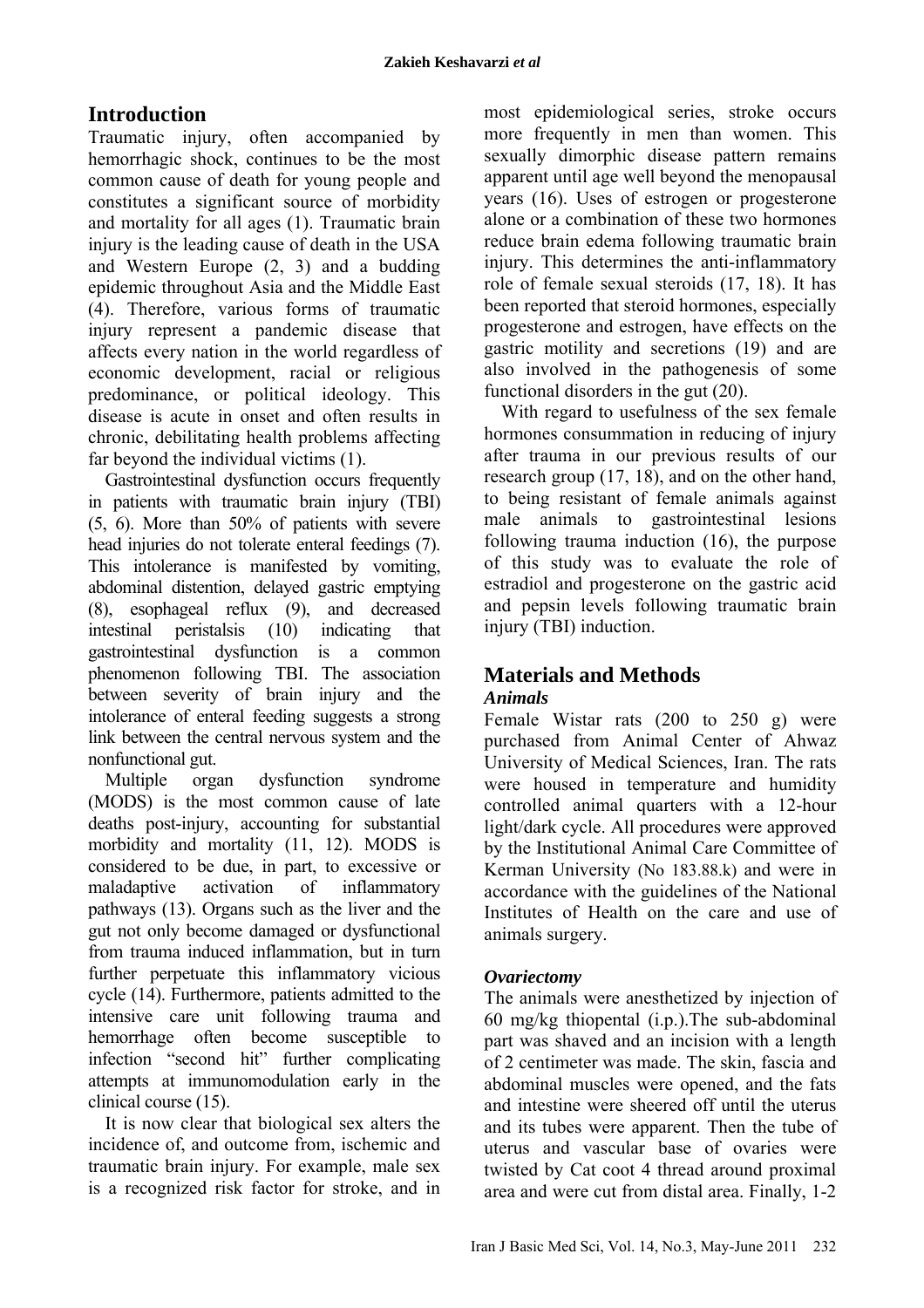ml of saline solution was poured into the abdomen and the muscles and skin were replaced back and were stitched by 0-2 silk thread and the wound was washed by Betadin solution. In order to avoid the interference of estrus cycle, all experimental animals were ovarectomized (OVX) two weeks before the experiments (21).

#### *Experimental groups*

The rats were randomly divided into nine groups (n= 7 in each group): 1- intact group: the animals that were neither ovarectomized nor given any drugs; 2- OVX group: the animals had a bilateral ovariectomy; 3- sham group: OVX rats were sham surgically, but without actual induction of TBI; 4- TBI group: intact rats were injured using the traumatic brain injury device; 5- OVX+TBI group: OVX rats were injured using the traumatic brain injury device; 6 vehicle group: OVX rats were injected with 0.33 ml of sesame oil; 7– Estrogen (E2) group (Aboreyhan, Iran): OVX rats were injected with 17β-estradiol (1mg/kg) (22); 8– progesterone (P4) group (Aboreyhan, Iran): OVX rats were injected with progesterone (16 mg/kg) (22); 9 estrogen+progesterone (E2+P4) group: OVX rats were injected with a combination of both 17β-estradiol (1 mg/kg) and progesterone (16 mg/kg). Rats in the treatment groups received injections at 1 and 6 hr and 1, 2, 3, 4, and 5 days after the surgery (intraperitoneally for the first and subcutaneously for the remaining six) (22).

#### *Induction of TBI*

All animals before TBI were intubated. The TBI was moderate and diffuse using the Marmarou method. The TBI induction device (made by Department of Physiology, Kerman University of Medical Sciences) was implemented in a process which is described as follows: a 250 g weight was dropped from a 2 meter height on the head of the anesthetized rat [halothane in an mixture of  $70\%$  N<sub>2</sub>O/30%  $O<sub>2</sub>$  gas] when a metal disc (stainless steel), 10 mm in diameter and 3 mm thick is attached on the animals skull. After induction of the trauma, the rats were immediately connected to the respiratory pump (TSA animal respiratory compact, Germany) and following restoration of spontaneous breathing, the

endotracheal tube was removed (23). After recovery, the rats were placed in individual cages for 5 days and the gastric acid and pepsin levels were measured on the fifth day  $(22)$ 

### *Evaluation of gastric acid secretion*

After surgery, a period of 30 min was allowed for stabilization; once the gastric acid secretion (gastric acid output) had been stable for 30 min, it was considered as basal acid secretion. Throughout the experiment, the gastric secretions were collected in consecutive 15 min samples. The acid content of each gastric washout sample was measured with an autotitrator pH meter (PHM 85, Radiometer, Copenhagen, Denmark) to an endpoint pH of 7 with 0.01 N NaOH and expressed as µmol  $H^{\dagger}/15$  min (24).

#### *Evaluation of pepsin levels*

Pepsin levels (pepsin output) in the gastric effluent were determined as previously reported. Briefly, 2 ml of 2.5% bovine hemoglobin plus 0.5 ml of 0.3 N HCl and 0.5 ml of gastric effluent were maintained in separate tubes at 37 °C for 15 min and then they were mixed. Mixtures were incubated for 10 min at 37 °C, and the reaction was stopped by adding 5 ml of 0.3 N trichloroacetic acid. After agitation and filtration, optical density was measured at 280 nm by using a spectrophotometer (UV/VIS, PG Instrumental, America). The results were compared to a standard curve, which was generated in an identical manner using known amounts of porcine pepsin (1  $\mu$ g = 3 peptic units), and were expressed as micrograms of pepsin per 15 min (25).

#### *Statistical analysis*

SPSS 11.5 was used for statistical analysis. Each parameter was expressed as mean  $\pm$  SEM, and compared using one-way ANOVA analysis of variance, followed by LSD test. The level of significance was *P*< 0.05.

### **Results**

#### *Gastric acid secretion*

Figures 1 and 2 show the gastric acid secretory response in normal, ovariectomized female rats,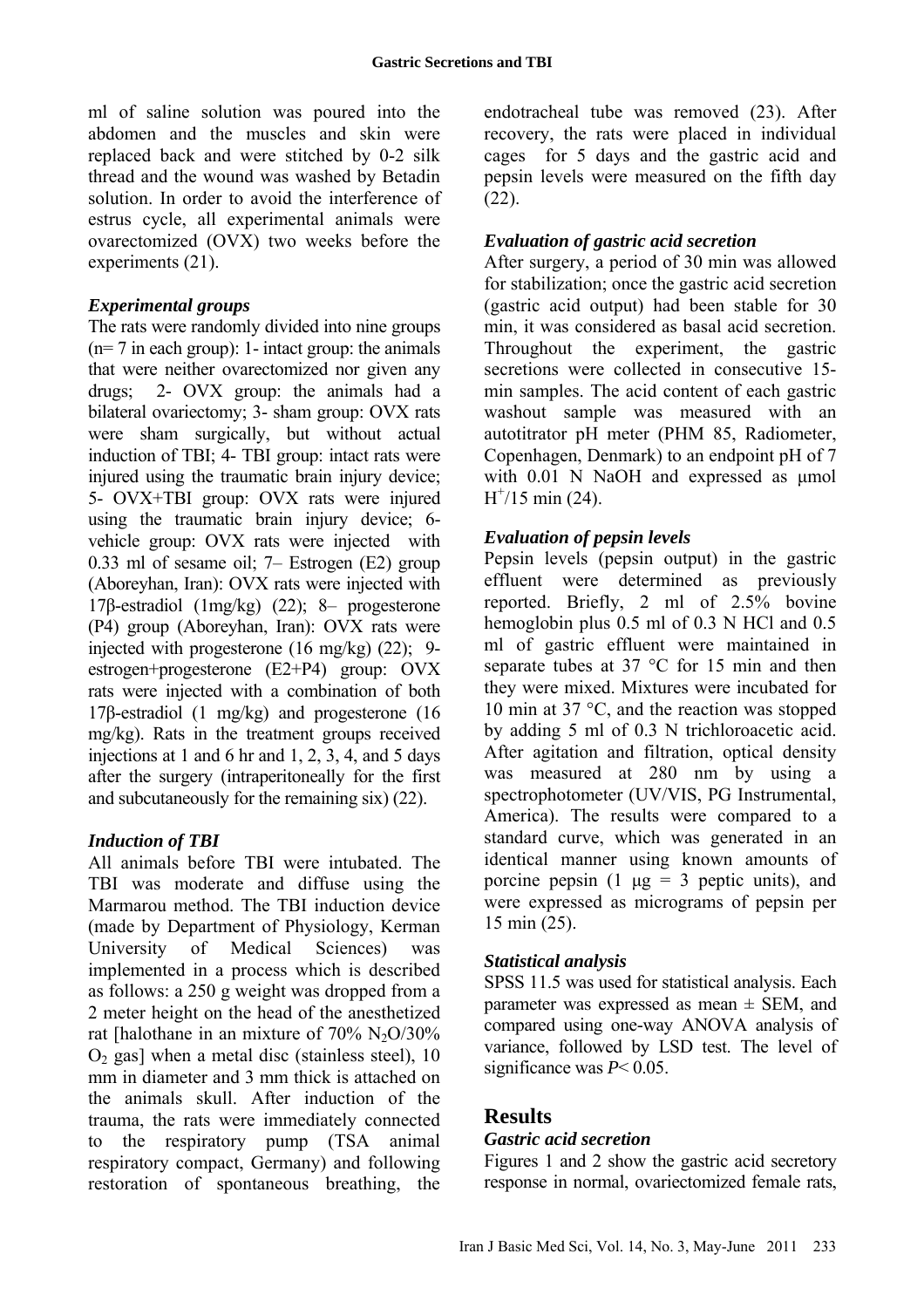and groups that were treated with E2 and P4. Acid output in intact group was  $15.25 \pm 1.74$ µmol/15 min, It was 20.03±2.22 µmol/15 min and 19±2.96 µmol/15 min in TBI and TBI+OVX groups respectively, but had no difference with intact group (Figure 1). There was no significant difference in gastric acid secretion (acid output) between different groups either after TBI induction or after treatment with E2 or P4 or  $E2+P4$  (Figure 2).

#### *Gastric pepsin secretion*

Changes in gastric pepsin levels (pepsin output) for different groups are shown in Figures 3 and 4. Gastric pepsin levels (pepsin output) were increased in Sham+OVX (3.6±0.28 µg/15 min), TBI (3.3±0.2 µg/15 min) groups  $(P< 0.001)$  and TBI+OVX group (2.8±0.16 µg/15 min) (*P*< 0.05) when compared to intact group  $(2\pm 0.29 \text{ µg}/15 \text{ min})$ , but there are no differences in gastric pepsin levels between OVX rats with intact rats (Figure 3). Gastric pepsin levels were significantly lower in E2  $(2.5\pm0.3 \text{ µg}/15 \text{ min})$ and E2+ P4  $(2.1\pm0.28 \text{ µg}/15 \text{ min})$  treated rats compared to vehicle  $(3.4\pm0.19 \text{ µg}/15 \text{ min})$ treated group (*P*< 0.01). P4 treatment increased gastric pepsin level (3.5±0.3 µg/15 min) when compared to TBI-OVX group  $(P< 0.05)$ . There is also significant difference between P4 treated rats and E2 and E2+P4 treated rats  $(P< 0.01)$  (Figure 4).



Figure 1. Acid output (µmol/15 min) in different groups (n= 7 in each group) after traumatic brain injury. Data are presented as mean±SEM. There was no significant difference between different groups. Abbreviations: OVX: ovariectomized female rats, TBI: Traumatic brain injury.



Figure 2. Acid output ( $\mu$ mol/15 min) in ovariectomized rats ( $n=7$  in each group) after traumatic brain injury. Data are presented as mean±SEM. There was no significant difference between different groups. Abbreviations: E2 (estradiol), P4 (progesterone).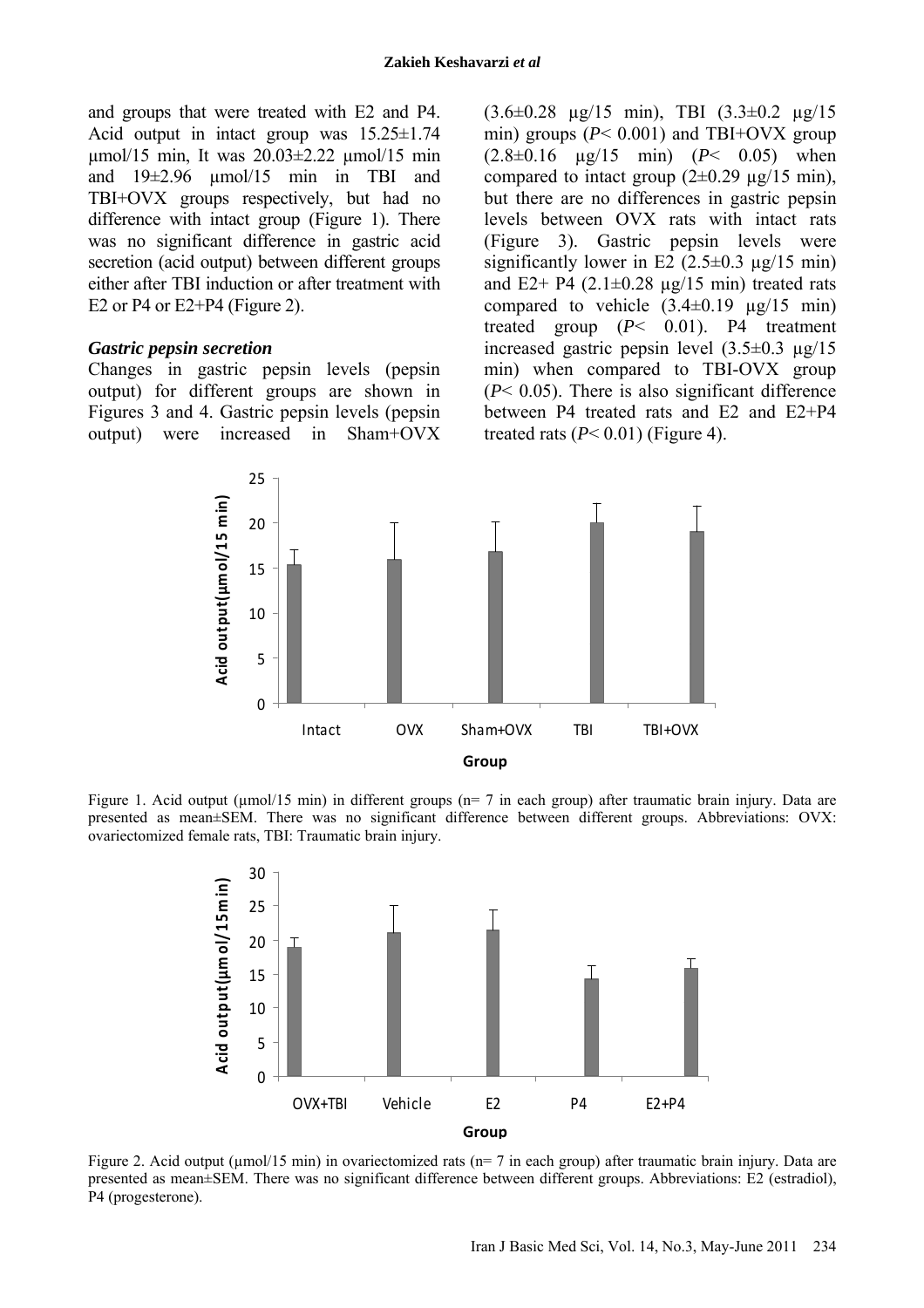

Figure 3. Pepsin output ( $\mu$ g/15 min) in different groups ( $n=7$  in each group) after traumatic brain injury. Data are presented as mean±SEM. \**P*< 0.05, TBI+ OVX vs intact group \*\*\*: *P*< 0.001, Sham+OVX, TBI vs intact group. Abbreviations: OVX: ovariectomized female rats, TBI: Traumatic brain injury.



Figure 4. Pepsin output ( $\mu$ g/15 min) in ovariectomized rats (n= 7 in each group) after traumatic brain injury. Data are presented as mean±SEM. \*\**P*< 0.01, E2 and E2+P4 groups vs vehicle group. #: *P*< 0.01, E2 and E2+P4 groups vs P4 group. +:*P*< 0.05, P4 group vs TBI+OVX group. Abbreviations: E2: estradiol, P4: progesterone.

#### **Discussion**

Cerebro-vascular disorders are often associated with damage to gastrointestinal tract, and some gastrointestinal tract disorders in acute phase of stroke are usually considered as stress- induced injuries (26). As peptic ulcer is more common in men than women (27), In the present research, we studied the effects of estrogen and progesterone on the acid and pepsin secretion following traumatic brain injury.

The results of study showed that administration of estrogen or progesterone has no effect on the acid output in TBI-OVX rats. The results were also consistent with results of this hormones on the gastric ulceration following traumatic injury (28), acid secretion due to stress (29), antiulcer effect of sexual hormones without affecting on the gastric acidity (30), ineffectiveness of progesterone on the acid secretion in ovarectomized rats (31),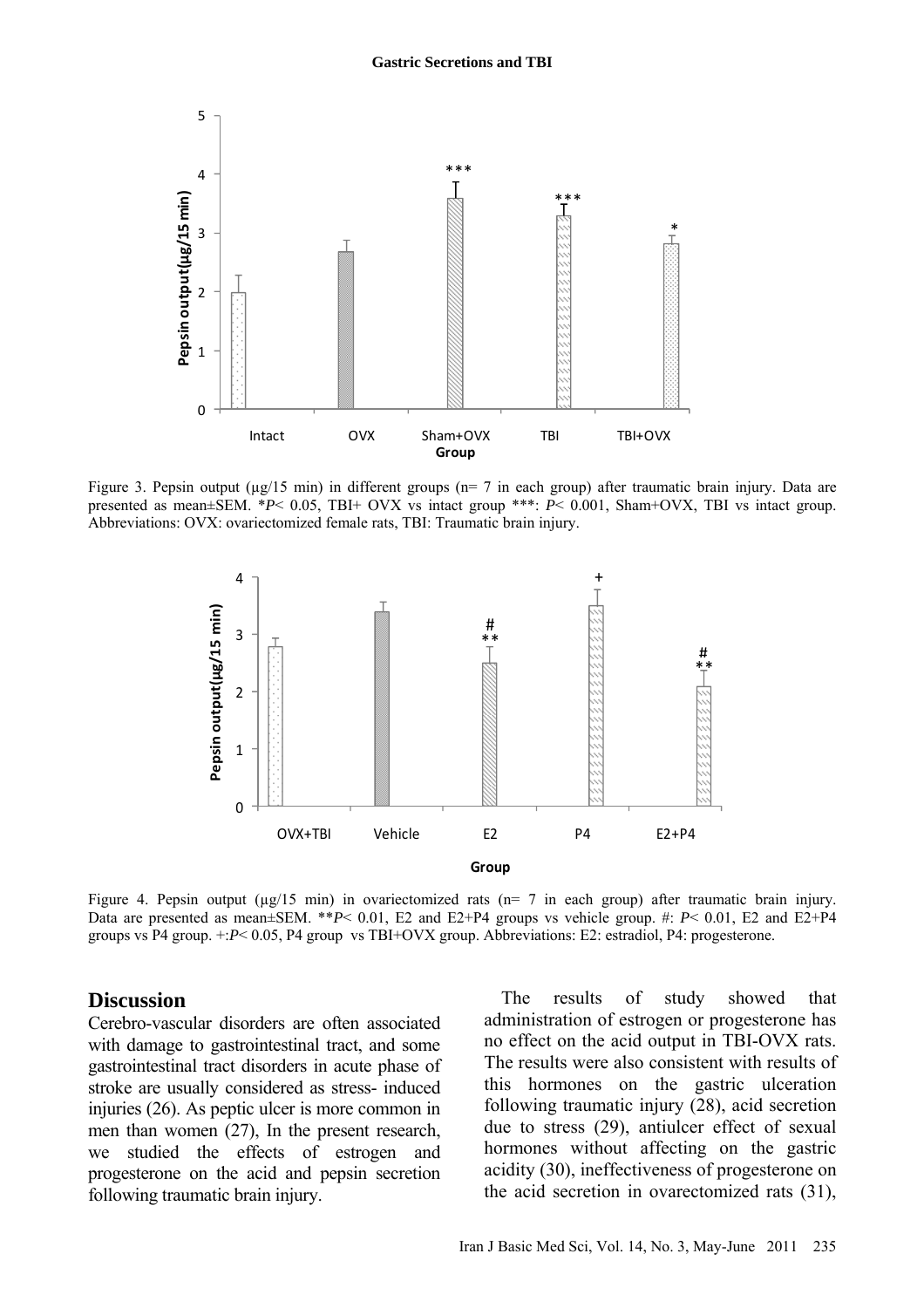no change in acid secretion after ovarectomy in female rats (32) and reduction of acid secretion following stress (33).

In this study we didn't notice any change in acid secretion by ovarian hormones. Some of the possible mechanisms for action of these hormones against ulcerative effects of traumatic brain injuries are: maintaining calcitonin gen related peptide (CGRP) level, that has the protective role in mucosal injuries (34), exaggeration of mucosal secretion from gastric mucosal (35), the increment of bicarbonate secretion from gastric mucosal similar to the increased secretion of bicarbonate from duodenum mucosal by estrogen (36), change of hypothalamuspituitary axis (HPA) response to stress (37), the reduction of epidermal growth factor (EGF) secretion in stomach (38), inhibition of oxidative stress (39), modulation of nitric oxide (NO) production (40), adjustment of autonomic nervous system activity (41), interaction with melatonin in gastric mucosal level (42), upgrading of angiogenesis (43), the reduction of gastric inflammation by decreasing of tumor necrosis factor (TNF) release (44), and inhibition of apoptosis due to ischemia (45). However, there are some studies that their results do not match our results. Among these studies we can mention: inhibition of gastric injury due to ischemiareperfusion by pharmacologic doses of estrogen (46), the inhibition of gastric acid secretion in human and animals (47), increase of ulceration in ovarectomized rats (48), and the reduction of stimulated gastric acid secretion by beta- estradiol (49). Possible reasons for the difference between the present study and above-mentioned results are: the difference in administration doses, the kind of vehicle, the kind of animal, and the time of administration.

Another possible mechanism for antiulcerative action of ovarian steroid hormones during stress and trauma condition is changing in pepsin secretion. There is significant relation between gastric injuries and pepsin output and consequently the pepsin output increases after ischemia (50). Recently, pepsinogen measurement is used as an effective biochemical method for assessing and monitoring gastrointestinal diseases (particularly stomach) and monitoring the therapeutic effects of drugs (51). Pepsinogen increases in gastritis and its activation in gastric lumen may be one of the reasons for mucosal injury in peptic ulcer disease (52). It also has an important role in the development of gastric lesions because the severity of these lesions was remarkably reduced by peri administration of pepstatin, a specific pepsin inhibitor. Pepsin is more important than excessive acid production in gastric mucosal lesion (50). Therefore, in the other part of this study, pepsin output after trauma and in the presence of ovarian hormones was measured. The results showed that pepsin output is much higher among TBI and TBI+OVX rats compared to healthy ones. The animals in the sham group also showed an obvious increase in pepsin output, which was similar to that of the trauma animals. The reason for the increase in pepsin output in sham group is not clearly understood, although it may be attributed to the implantation of the plate for TBI induction and trachea intubation. Administration of beta estradiol led to reduction of pepsin output and this reduction was less than progesterone- treated rats. Furthermore, the similar results were seen by co-administration of estradiol and progesterone. The results of this study is consistent with other studies such as: reduction of pepsin output in pregnancy when the concentration of ovarian hormones is high (53), reduction of pepsin output by ovarian hormones in rats (32), inhibition of pepsin secretion in ovarectomized rats by estradiol (54), increment of pepsin secretion followed by gastric mucosal inflammation after stress  $(55)$ .

Possible mechanisms for the reduction of pepsin secretion following administration of ovarian hormonesare as follows: modulation of NO production (56), modulation of gastrin and CCK production (57), modulation of inflammatory cytokines release such as IL-1 and TNF- $\alpha$  (37, 58), the change in HPA axis response to stress (37), modulation of autonomic nervous system (41), cross reaction between steroid hormones, and enteric system of GI tract (57). Disruption of mucosal barrier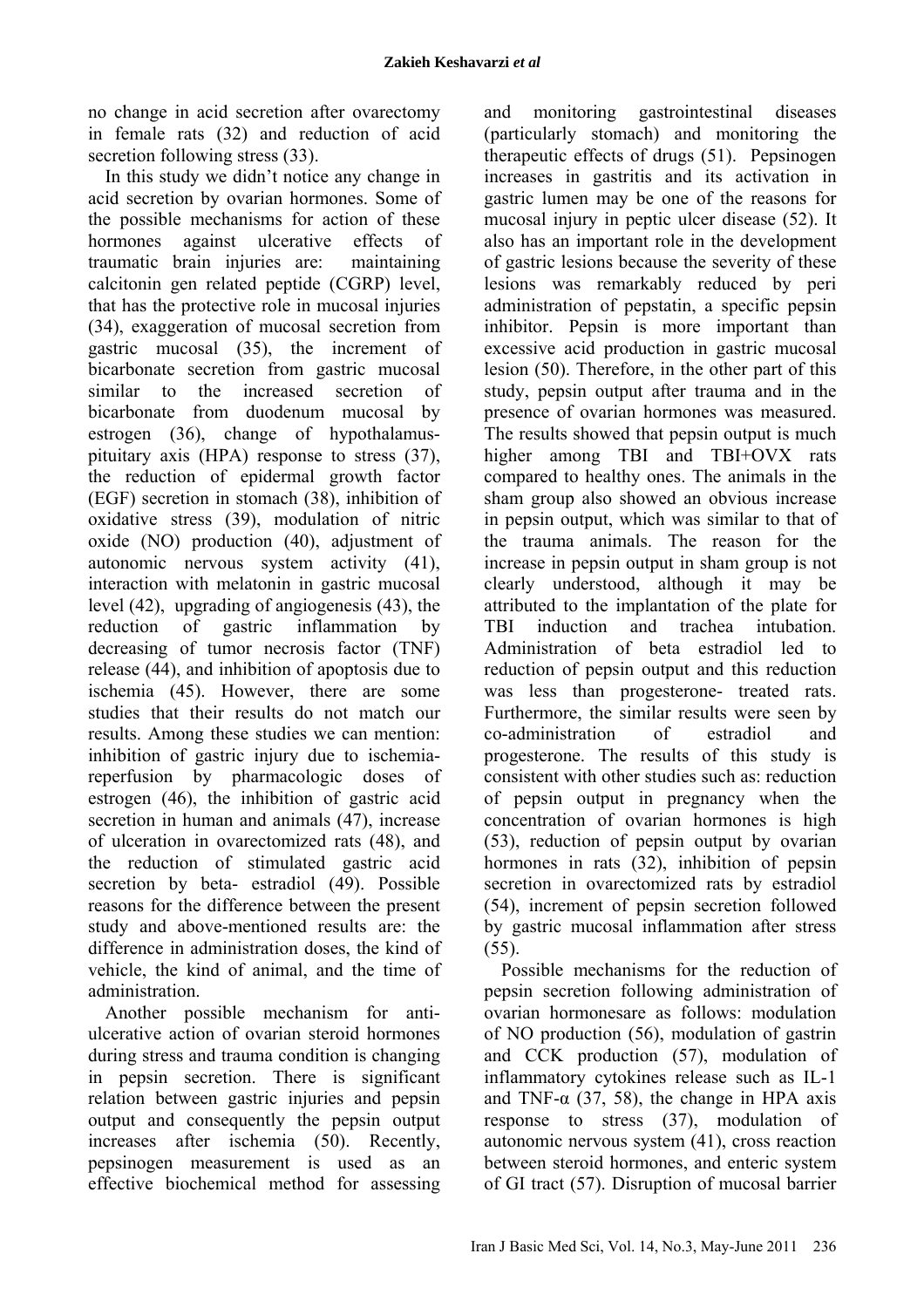by enhancement of luminal pepsin causes the acid intrusion into to underlying epithelium (55). Pepsin increases the release of inflammatory cytokines which leads to inflammation and damage to gastric mucosa (59). Pepsin contributes to mucosal injury by inhibiting expression of protective mucosal proteins such as mucins and carbonic anhydrase and induces expression of stress-response genes independent of acid (60). It also causes gastric mucosal injury by damaging the mucosal barrier in patients with severe stress  $(61)$ .

A number of studies have expressed a contradictory result regarding the effects of ovarian hormones on the pepsin secretion: oral consummation of estrogen don't have any effect on the pepsin secretion (35), estrogen or progesterone doesn't have any reduced effect on the pepsin output in patients with peptic ulcer (62) despite the control of experimental ulceration by ovarian hormones in female rats. Possible reasons for the differences with previous studies are mentioned in the previous paragraphs.

### **Conclusion**

In the present study, authors confirmed that administration of estrogen alone or co-administration of estrogen and progesterone has an inhibitory effect on the pepsin output. These results suggest that the possible protective effect of ovarian hormones against mucosal damage induced by TBI is by inhibition of pepsin secretion and not acid secretion. Since the possible mechanism(s) of inhibitory action of hormones on the pepsin secretion and the estrogen receptors involved in this action have not been identified, therefore more research is needed.

### **Acknowledgment**

The present study was financially supported by the Neuroscience and Physiology Research Centers of Kerman University of Medical Sciences, Kerman, Iran. The authors declare that they have no conflict of interests.

## **References**

- 1. Kauvar DS, Lefering R, Wade CE. Impact of hemorrhage on trauma outcome: an overview of epidemiology, clinical presentations, and therapeutic considerations. J Trauma 2006; 60:S3-11.
- 2. Rutland-Brown W, Langlois JA, Thomas KE, Xi YL. Incidence of traumatic brain injury in the United States, 2003. J Head Trauma Rehabil 2006; 21:544–548.
- 3. Hukkelhoven CW, Steyerberg EW, Rampen AJ, Farace E, Habbema JD, Marshall LF, *et al.* Patient age and outcome following severe traumatic brain injury: an analysis of 5600 patients. J Neurosurg 2003; 99:666-673.
- 4. Angele MK, Ayala A, Monfils BA, Cioffi WG, Bland KI, Chaudry IH. Testosterone and/or low estradiol: normally required but harmful immunologically for males after trauma-hemorrhage. J Trauma 1998; 44:78–85.
- 5. Jackson MD, Davidoff G. Gastroparesis following traumatic brain injury and response to metoclopramide therapy. Arch Phys Med Rehabil 1989; 70:553-555.
- 6. Pilitsis JG, Rengachary SS. Complications of head injury. Neurol Res 2001; 23:227-236.
- 7. Norton JA, Ott LG, McClain C, Adams L, Dempsey RJ, Haack D, *et al*. Intolerance to enteral feeding in the brain injured patient. J Neurosurg 1988; 68:62-66.
- 8. Kao CH, ChangLai SP, Chieng PU, Yen TC. Gastric emptying in head-injured patients. Am J Gastroenterol 1998; 93:1108-1112.
- 9. Saxe JM, Ledgerwood AM, Lucas CE, LucasWF. Lower esophageal sphincter dysfunction precludes safe gastric feeding after head injury. J Trauma 1994; 37:581-584.
- 10. Pedoto MJ, O'Dell MW, Thrun M, Hollifield D. Superior mesenteric artery syndrome in traumatic brain injury: two cases. Arch Phys Med Rehabil 1995; 76:871-875.
- 11. Moore FA, Moore EE, Sauaia A. Postinjury multiple organ failure in trauma. editors. In: Mattox KL, Feliciano DV, Moore EE. New York: McGraw-Hill; 1999.p.1427-1459.
- 12. Harbrecht BG, Zenati MS, Doyle HR, McMichael J, Townsend RN, Clancy KD, *et al*. Hepatic dysfunction increases length of stay and risk of death after injury. J Trauma 2002; 53:517-523.
- 13. Bone RC. Immunologic dissonance: a continuing evolution in our understanding of the systemic inflammatory response syndrome (SIRS) and the multiple organ dysfunction syndrome (MODS). Ann Intern Med 1996; 125:680-687.
- 14. Clark JA, Coopersmith CM. Intestinal crosstalk: a new paradigm for understanding the gut as the "motor" of critical illness. Shock 2007; 28:384-393.
- 15. Rotstein OD. Modeling the two-hit hypothesis for evaluating strategies to prevent organ injury after shock/resuscitation. J Trauma 2003; 54:S203-206.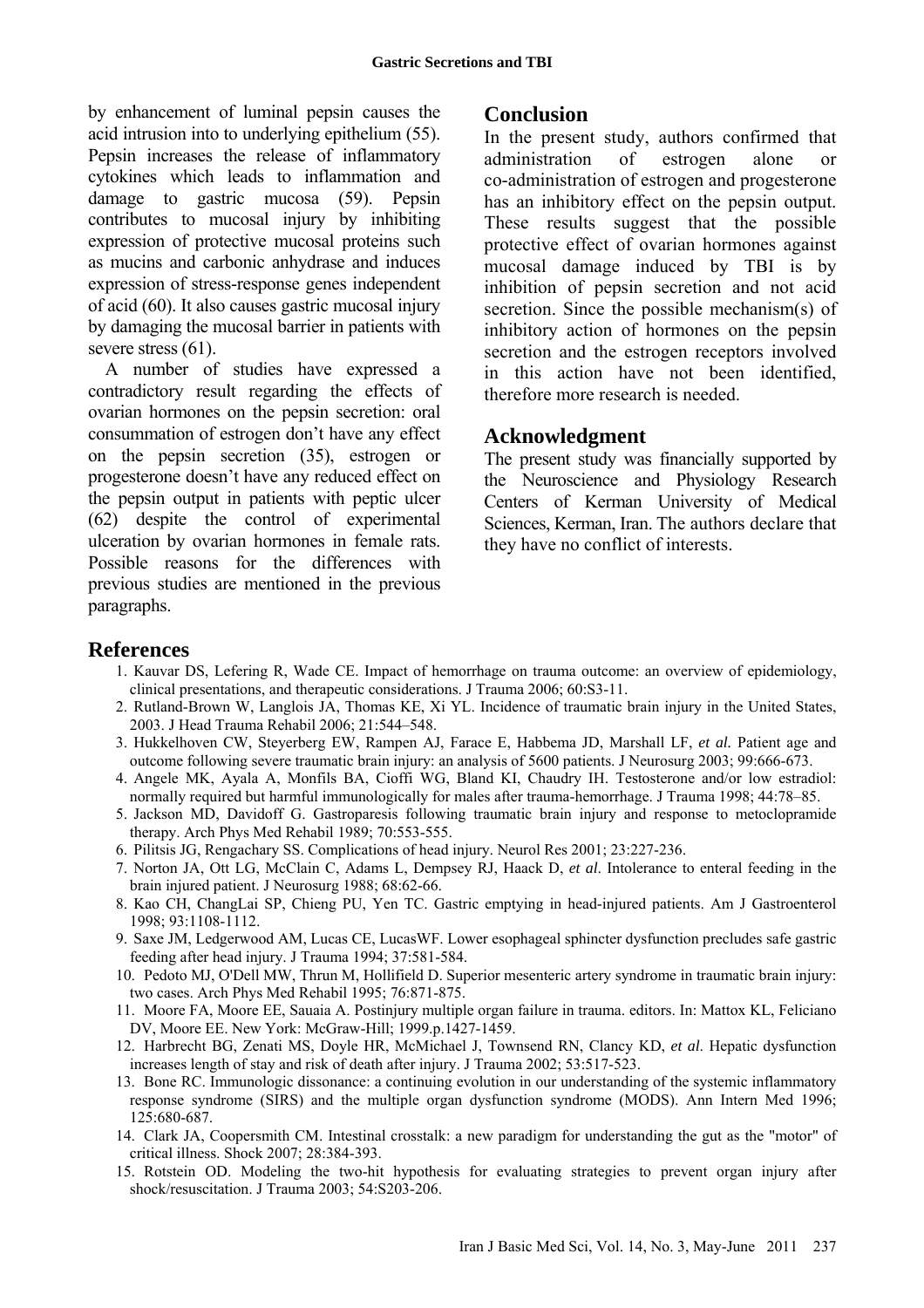#### **Zakieh Keshavarzi** *et al*

- 16. Giroud M, Milan C, Beuriat P, Gras P, Essayagh E, Arveux P, *et al.* Incidence and survival rates during a twoyear period of intracerebral and subarachnoid hemorrhages, cortical infarcts, lacunes and transient ischemic attacks. The stroke registry of Dijon: 1985-1989. Int J Epidemiol 1991; 20:892-899.
- 17. Shahrokhi N, Khaksari M, Soltani Z, Mahmoodi M, Nakhaee N. Effect of sex steroid hormones on brain edema, intracranial pressure, and neurologic outcomes after traumatic brain injury. Can J Physiol Pharmacol 2010; 88:414-421.
- 18. Soltani Z, Khaksari M, Shahrokhi N, Nakhaei N, Shaibani V. Effect of combined administration of estrogen and progesterone on brain edema and neurological outcome after traumatic brain injury in female rats. Iran J Endocrinol Metabol 2010; 10:629- 638.
- 19. Bradesi S, Eutamene H, Fioramonti J, Bueno L. Acute restraint stress activates functional NK1 receptor in the colon of female rats: involvement of steroids. Gut 2002; 50:349-354.
- 20. Mathias JR, Clench MH. Relationship of reproductive hormones and neuromuscular disease of the gastrointestinal tract. Dig Dis 1998; 16:3-13.
- 21. Olson ME, Bruce J. Ovariectomy, ovariohysterectomy and orchidectomy in rodents and rabbits. Can Vet J 1986; 27:523–527.
- 22. Gang C, Jinxin S, Yasuo D, Hongxia Y, Chunhua H. Progestrone prevents traumatic brain injury-induced intestinal nuclear factor kappa B activation and proinflammatory cytokines expression in male rats. Mediators Inflamm. 2007; 2007:93431.
- 23. Marmaro A, Montasser A. A new model of diffuse brain injury in rats. Neurosurg 1994; 80:291-300.
- 24. Nabavizadeh F, Shahrani M, Vahedian Z, Vahedian M. Marjoram increases basal gastric acid and pepsin secretions in rat. Phytother Res 2007; 21:1036–1038.
- 25. Anson ML. The estimation of pepsin, tyrosin, papain, and cathepsin with hemoglobin. J Gen Physiol 1938: 20;22:79-89.
- 26. Kawakubo K, Fujishima M. Management of gastrointestinal mucosal damage in patients with cerebrovascular disease. Nippon Rinsho 2002; 60:1573-1579.
- 27. Smith A, Contreras C, Hyun Ko K, Chow J, Dong X, Tuo B, *et al*. Gender-specific protection of estrogen against gastric acid-induced duodenal injury: stimulation of duodenal mucosal bicarbonate secretion. Endocrinology 2008; 149:4554-66
- 28. Drago F, Montoneri C, Varga C, Làszlò F. Dual effect of female sex steroids on drug-induced gastroduodenal ulcers in the rat. Life Sci 1999; 64:2341-2350.
- 29. Kitagawa H, Fujiwara M, Osumi Y. Effects of water-immersion stress on gastric secretion and mucosal blood flow in rats. Gastroenterology 1979; 77:298-302
- 30. Aguwa CN. Effects of exogenous administration of female sex hormones on gastric secretion and ulcer formation in the rat. Eur J Pharmacol 1984; 104:79–84.
- 31. Amure BO, Dmole AA. Sex hormones and acid gastric secretion induced with carbachol, histamine and gastrin. Gut 1970; 11:641–645.
- 32. Girma K, Janczewska I, Romell B, Seensalu R, Sandin A, Wilander E, *et al*. Twenty-four-hour basal and repetitive pentagastrin-stimulated gastric acid secretion in normal and sham-operated rats and in rats after gonadectomy or treatment with estradiol or testosterone. Scand J Gastroenterol 1997; 32:669-675.
- 33. Esplugues JV, Barrachina MD, Beltrán B, Calatayud S, Whittle BJR, Moncada S. Inhibition of gastric acid secretion by stress: A protective reflex mediated by cerebral nitric oxide. Proc Natl Acad Sci USA 1996; 93:14839–14844.
- 34. Shimozawa N, Okajima K, Harada N. Estrogen and isoflavone attenuate stress-induced gastric mucosal injury by inhibiting decreases in gastric tissue levels of CGRP in ovariectomized rats. Am J Physiol Gastrointest Liver Physiol 2007; 292:G615-G619.
- 35. Hogan AM, Collins D, Baird AW, Winter DC. Estrogen and its role in gastrointestinal health and disease. Int J Colorectal Dis 2009; 24:1367-1375.
- 36. Anders S, Cheyanne C, Kwang H, Jimmy C, Xiao D, Biguang T, *et al*. Gender-specific protection of estrogen against gastric acid-induced duodenal injury: stimulation of duodenal mucosal bicarbonate secretion. Endocrinology 2008; 149:4554–4566.
- 37. Günal Ö, Oktar B K., Özçnar E, Sungur M, Arbak S, Yeen BÇ. Estradiol treatment ameliorates acetic acidinduced gastric and polonic injuries in rats. Inflammation 2003; 27:351-359.
- 38. Sayegh M , Elder J B. Effect of gonadectomy on epidermal growth factor values in the gastrointestinal tract of male and female CD-1 mice. Gut 1995; 36:558–563.
- 39. Zhou Ml, Zhu L, Wang J, Hang CH, Shi JX. The inflammation in the Gut after experimental subarachnoid hemorrhage. J Surg Res 2007; 137:103-108.
- 40. Shan J, Resnick LM, Liu QY, Wu X C, Barbagallo M, Pang P K. Vascular effects of 17 beta-estradiol in male Sprague-Dawley rats. Am J Physiol Heart Circ Physiol 1994; 266:H967-H973.
- 41. Campbell-Thompson M, Reyher KK, Wilkinson LB. Immunolocalization of estrogen receptor α and β in gastric epithelium and enteric neurons. J Endocrinol 2001; 171:65–73.